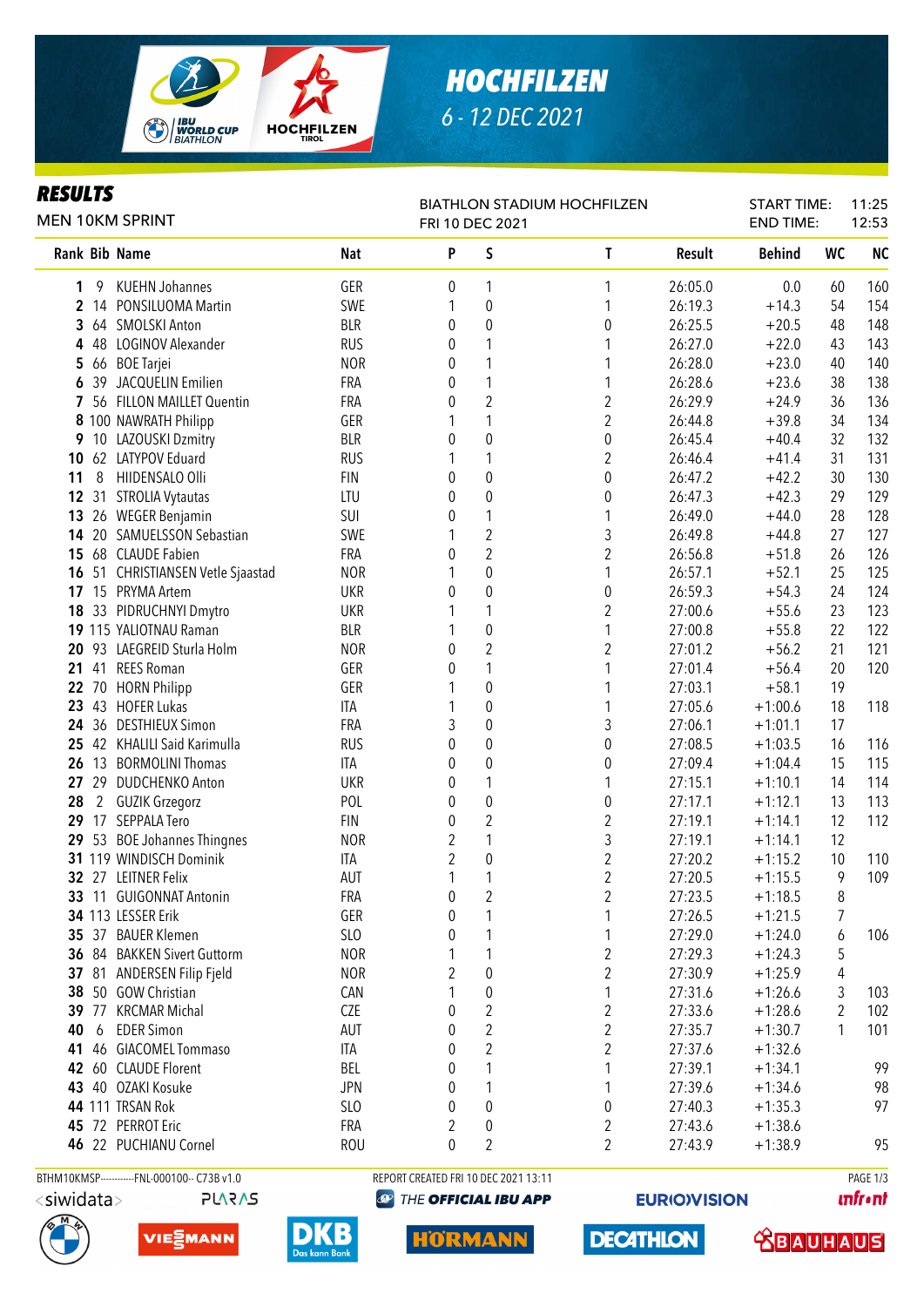

# *HOCHFILZEN 6 - 12 DEC 2021*

#### **DECIIITS**

| Rank Bib Name<br><b>Nat</b><br>P<br>S<br>$\mathsf{T}$<br>Result<br><b>Behind</b><br>WC<br>$\overline{2}$<br><b>RUS</b><br>0<br>2<br>$+1:39.1$<br>47 75 TOMSHIN Vasilii<br>27:44.1<br>$\boldsymbol{0}$<br>48 117 TYSHCHENKO Artem<br><b>UKR</b><br>1<br>27:45.0<br>$+1:40.0$<br>$\boldsymbol{2}$<br>23 BROWN Jake<br><b>USA</b><br>1<br>27:45.8<br>$+1:40.8$<br>49<br>$\overline{2}$<br>49 106 RUNNALLS Adam<br>CAN<br>1<br>27:45.8<br>$+1:40.8$<br>$\overline{2}$<br>$\boldsymbol{2}$<br>51<br><b>GOW Scott</b><br>CAN<br>0<br>27:47.3<br>$+1:42.3$<br>3<br><b>BLR</b><br>1<br>52 47 BOCHARNIKOV Sergey<br>1<br>27:47.5<br>$+1:42.5$<br>0<br>1<br>53<br>18 STEFANSSON Malte<br>SWE<br>1<br>27:48.4<br>$+1:43.4$<br>0<br>3<br>1<br>12 POVARNITSYN Alexander<br><b>RUS</b><br>2<br>27:49.2<br>54<br>$+1:44.2$<br>1<br>71 DOHERTY Sean<br>1<br>27:50.9<br>55<br><b>USA</b><br>0<br>$+1:45.9$<br>59 KOMATZ David<br>AUT<br>0<br>1<br>27:51.7<br>56<br>$+1:46.7$<br>1<br>1<br>57 38 DOVZAN Miha<br>SLO<br>1<br>27:52.5<br>0<br>$+1:47.5$<br>$\overline{c}$<br>1<br>58 55 FEMLING Peppe<br>SWE<br>27:55.5<br>$+1:50.5$<br>1<br>$\overline{2}$<br>$\overline{c}$<br>59 101 PLANKO Lovro<br>SLO<br>27:58.8<br>0<br>$+1:53.8$<br>4<br>58 DOLL Benedikt<br>GER<br>3<br>1<br>28:00.1<br>$+1:55.1$<br>60<br>$\overline{2}$<br>16 LANGER Thierry<br>BEL<br>1<br>28:08.2<br>$+2:03.2$<br>61<br>$\pmb{0}$<br>62 34 MAKAROV Maksim<br><b>MDA</b><br>1<br>28:14.3<br>$+2:09.3$<br>3<br>63 104 SEROKHVOSTOV Daniil<br><b>RUS</b><br>28:15.6<br>$+2:10.6$<br>4<br>1<br>64 97 RASTIC Damir<br>SRB<br>28:15.7<br>$+2:10.7$<br>0<br>1<br>$\pmb{0}$<br>65 110 TODEV Blagoy<br><b>BUL</b><br>28:15.9<br>$+2:10.9$<br>1<br>1<br>$\overline{2}$<br>21 KOBONOKI Tsukasa<br>$\overline{\mathbf{c}}$<br><b>JPN</b><br>0<br>$+2:12.6$<br>66<br>28:17.6<br>$\overline{c}$<br>1<br>24 SINAPOV Anton<br><b>BUL</b><br>28:21.2<br>$+2:16.2$<br>67<br>$\overline{\mathbf{c}}$<br>3<br>1 FAK Jakov<br>SLO<br>28:22.8<br>$+2:17.8$<br>68<br>$\overline{c}$<br><b>KOR</b><br>3<br>49 LAPSHIN Timofei<br>28:23.1<br>$+2:18.1$<br>72<br>69<br>1<br>98 BIONAZ Didier<br>0<br>1<br>28:23.2<br>70<br>ITA<br>$+2:18.2$<br>$\overline{2}$<br>2<br>28 VACLAVIK Adam<br>CZE<br>4<br>28:25.1<br>$+2:20.1$<br>70<br>71<br>$\overline{c}$<br>CZE<br>3<br>69<br>72 88 STVRTECKY Jakub<br>28:26.8<br>$+2:21.8$<br>3<br>4<br>68<br>79 TAMBORNINO Eligius<br>SUI<br>28:30.7<br>$+2:25.7$<br>73<br>CHN<br>0<br>74 82 CHENG Fangming<br>28:30.9<br>$+2:25.9$<br>1<br>80 KIREYEV Vladislav<br>$\pmb{0}$<br>KAZ<br>1<br>28:31.8<br>66<br>75<br>$+2:26.8$<br>3<br>57 KARLIK Mikulas<br>CZE<br>4<br>28:32.4<br>$+2:27.4$<br>76<br>1<br>$\overline{c}$<br>1<br>SIMA Michal<br><b>SVK</b><br>28:32.5<br>77<br>4<br>$+2:27.5$<br>64<br>1<br>3<br>3<br>78 65 DOMBROVSKI Karol<br>LTU<br>0<br>28:35.6<br>63<br>$+2:30.6$<br>62<br><b>SVK</b><br>79 107 HASILLA Tomas<br>2<br>28:35.7<br>$+2:30.7$<br>80 44 JAKOB Patrick<br>28:37.1<br>AUT<br>0<br>$+2:32.1$<br>59<br>LTU<br>81 116 BANYS Linas<br>0<br>28:40.6<br>$+2:35.6$<br>1<br>2<br>57<br>82 87 MUSTONEN Joni<br><b>FIN</b><br>2<br>4<br>28:40.7<br>$+2:35.7$<br>83 32 ILIEV Vladimir<br>5<br>55<br><b>BUL</b><br>4<br>1<br>28:41.8<br>$+2:36.8$<br>2<br>84 105 NYKVIST Emil<br>SWE<br>2<br>0<br>28:43.8<br>$+2:38.8$<br>2<br>3<br>85 25 ZAHKNA Rene<br><b>EST</b><br>1<br>28:46.3<br>$+2:41.3$<br>51<br>2<br>$\overline{\mathbf{c}}$<br>54 HARTWEG Niklas<br>49<br>SUI<br>0<br>28:46.7<br>$+2:41.7$<br>86<br>2<br>1<br>87<br>90 KAUKENAS Tomas<br>LTU<br>28:47.8<br>$+2:42.8$<br>2<br>88 114 HORNIG Vitezslav<br>CZE<br>28:51.8<br>1<br>$+2:46.8$<br>3<br>3<br>28:52.9<br>86 TSYMBAL Bogdan<br>UKR<br>0<br>$+2:47.9$<br>89<br>2<br>3<br>5<br>89 BRANDT Oskar<br>SWE<br>28:56.3<br>$+2:51.3$<br>90<br>95 VARABEI Maksim<br>3<br>4<br><b>BLR</b><br>28:58.9<br>$+2:53.9$<br>91.<br>$\overline{2}$<br>92 63 ERMITS Kalev<br><b>EST</b><br>1<br>3<br>29:00.3<br>$+2:55.3$<br>BTHM10KMSP------------FNL-000100-- C73B v1.0<br>REPORT CREATED FRI 10 DEC 2021 13:11<br>PAGE 2/3 | rejulij<br><b>MEN 10KM SPRINT</b> |  | <b>START TIME:</b><br><b>END TIME:</b> | 11:25<br>12:53 |  |           |
|-----------------------------------------------------------------------------------------------------------------------------------------------------------------------------------------------------------------------------------------------------------------------------------------------------------------------------------------------------------------------------------------------------------------------------------------------------------------------------------------------------------------------------------------------------------------------------------------------------------------------------------------------------------------------------------------------------------------------------------------------------------------------------------------------------------------------------------------------------------------------------------------------------------------------------------------------------------------------------------------------------------------------------------------------------------------------------------------------------------------------------------------------------------------------------------------------------------------------------------------------------------------------------------------------------------------------------------------------------------------------------------------------------------------------------------------------------------------------------------------------------------------------------------------------------------------------------------------------------------------------------------------------------------------------------------------------------------------------------------------------------------------------------------------------------------------------------------------------------------------------------------------------------------------------------------------------------------------------------------------------------------------------------------------------------------------------------------------------------------------------------------------------------------------------------------------------------------------------------------------------------------------------------------------------------------------------------------------------------------------------------------------------------------------------------------------------------------------------------------------------------------------------------------------------------------------------------------------------------------------------------------------------------------------------------------------------------------------------------------------------------------------------------------------------------------------------------------------------------------------------------------------------------------------------------------------------------------------------------------------------------------------------------------------------------------------------------------------------------------------------------------------------------------------------------------------------------------------------------------------------------------------------------------------------------------------------------------------------------------------------------------------------------------------------------------------------------------------------------------------------------------------------------------------------------------------------------------------------------------------------------------------------------------------------------------------------------------------------------------------------------------------------------------------------------------------------------------------------------------------------------------------------------------------------------------------------------------------------------------------------------------------------------------------------------------------|-----------------------------------|--|----------------------------------------|----------------|--|-----------|
|                                                                                                                                                                                                                                                                                                                                                                                                                                                                                                                                                                                                                                                                                                                                                                                                                                                                                                                                                                                                                                                                                                                                                                                                                                                                                                                                                                                                                                                                                                                                                                                                                                                                                                                                                                                                                                                                                                                                                                                                                                                                                                                                                                                                                                                                                                                                                                                                                                                                                                                                                                                                                                                                                                                                                                                                                                                                                                                                                                                                                                                                                                                                                                                                                                                                                                                                                                                                                                                                                                                                                                                                                                                                                                                                                                                                                                                                                                                                                                                                                                                                 |                                   |  |                                        |                |  | <b>NC</b> |
|                                                                                                                                                                                                                                                                                                                                                                                                                                                                                                                                                                                                                                                                                                                                                                                                                                                                                                                                                                                                                                                                                                                                                                                                                                                                                                                                                                                                                                                                                                                                                                                                                                                                                                                                                                                                                                                                                                                                                                                                                                                                                                                                                                                                                                                                                                                                                                                                                                                                                                                                                                                                                                                                                                                                                                                                                                                                                                                                                                                                                                                                                                                                                                                                                                                                                                                                                                                                                                                                                                                                                                                                                                                                                                                                                                                                                                                                                                                                                                                                                                                                 |                                   |  |                                        |                |  |           |
|                                                                                                                                                                                                                                                                                                                                                                                                                                                                                                                                                                                                                                                                                                                                                                                                                                                                                                                                                                                                                                                                                                                                                                                                                                                                                                                                                                                                                                                                                                                                                                                                                                                                                                                                                                                                                                                                                                                                                                                                                                                                                                                                                                                                                                                                                                                                                                                                                                                                                                                                                                                                                                                                                                                                                                                                                                                                                                                                                                                                                                                                                                                                                                                                                                                                                                                                                                                                                                                                                                                                                                                                                                                                                                                                                                                                                                                                                                                                                                                                                                                                 |                                   |  |                                        |                |  |           |
|                                                                                                                                                                                                                                                                                                                                                                                                                                                                                                                                                                                                                                                                                                                                                                                                                                                                                                                                                                                                                                                                                                                                                                                                                                                                                                                                                                                                                                                                                                                                                                                                                                                                                                                                                                                                                                                                                                                                                                                                                                                                                                                                                                                                                                                                                                                                                                                                                                                                                                                                                                                                                                                                                                                                                                                                                                                                                                                                                                                                                                                                                                                                                                                                                                                                                                                                                                                                                                                                                                                                                                                                                                                                                                                                                                                                                                                                                                                                                                                                                                                                 |                                   |  |                                        |                |  | 92        |
|                                                                                                                                                                                                                                                                                                                                                                                                                                                                                                                                                                                                                                                                                                                                                                                                                                                                                                                                                                                                                                                                                                                                                                                                                                                                                                                                                                                                                                                                                                                                                                                                                                                                                                                                                                                                                                                                                                                                                                                                                                                                                                                                                                                                                                                                                                                                                                                                                                                                                                                                                                                                                                                                                                                                                                                                                                                                                                                                                                                                                                                                                                                                                                                                                                                                                                                                                                                                                                                                                                                                                                                                                                                                                                                                                                                                                                                                                                                                                                                                                                                                 |                                   |  |                                        |                |  | 92        |
|                                                                                                                                                                                                                                                                                                                                                                                                                                                                                                                                                                                                                                                                                                                                                                                                                                                                                                                                                                                                                                                                                                                                                                                                                                                                                                                                                                                                                                                                                                                                                                                                                                                                                                                                                                                                                                                                                                                                                                                                                                                                                                                                                                                                                                                                                                                                                                                                                                                                                                                                                                                                                                                                                                                                                                                                                                                                                                                                                                                                                                                                                                                                                                                                                                                                                                                                                                                                                                                                                                                                                                                                                                                                                                                                                                                                                                                                                                                                                                                                                                                                 |                                   |  |                                        |                |  | 90        |
|                                                                                                                                                                                                                                                                                                                                                                                                                                                                                                                                                                                                                                                                                                                                                                                                                                                                                                                                                                                                                                                                                                                                                                                                                                                                                                                                                                                                                                                                                                                                                                                                                                                                                                                                                                                                                                                                                                                                                                                                                                                                                                                                                                                                                                                                                                                                                                                                                                                                                                                                                                                                                                                                                                                                                                                                                                                                                                                                                                                                                                                                                                                                                                                                                                                                                                                                                                                                                                                                                                                                                                                                                                                                                                                                                                                                                                                                                                                                                                                                                                                                 |                                   |  |                                        |                |  |           |
|                                                                                                                                                                                                                                                                                                                                                                                                                                                                                                                                                                                                                                                                                                                                                                                                                                                                                                                                                                                                                                                                                                                                                                                                                                                                                                                                                                                                                                                                                                                                                                                                                                                                                                                                                                                                                                                                                                                                                                                                                                                                                                                                                                                                                                                                                                                                                                                                                                                                                                                                                                                                                                                                                                                                                                                                                                                                                                                                                                                                                                                                                                                                                                                                                                                                                                                                                                                                                                                                                                                                                                                                                                                                                                                                                                                                                                                                                                                                                                                                                                                                 |                                   |  |                                        |                |  | 88        |
|                                                                                                                                                                                                                                                                                                                                                                                                                                                                                                                                                                                                                                                                                                                                                                                                                                                                                                                                                                                                                                                                                                                                                                                                                                                                                                                                                                                                                                                                                                                                                                                                                                                                                                                                                                                                                                                                                                                                                                                                                                                                                                                                                                                                                                                                                                                                                                                                                                                                                                                                                                                                                                                                                                                                                                                                                                                                                                                                                                                                                                                                                                                                                                                                                                                                                                                                                                                                                                                                                                                                                                                                                                                                                                                                                                                                                                                                                                                                                                                                                                                                 |                                   |  |                                        |                |  |           |
|                                                                                                                                                                                                                                                                                                                                                                                                                                                                                                                                                                                                                                                                                                                                                                                                                                                                                                                                                                                                                                                                                                                                                                                                                                                                                                                                                                                                                                                                                                                                                                                                                                                                                                                                                                                                                                                                                                                                                                                                                                                                                                                                                                                                                                                                                                                                                                                                                                                                                                                                                                                                                                                                                                                                                                                                                                                                                                                                                                                                                                                                                                                                                                                                                                                                                                                                                                                                                                                                                                                                                                                                                                                                                                                                                                                                                                                                                                                                                                                                                                                                 |                                   |  |                                        |                |  | 86        |
|                                                                                                                                                                                                                                                                                                                                                                                                                                                                                                                                                                                                                                                                                                                                                                                                                                                                                                                                                                                                                                                                                                                                                                                                                                                                                                                                                                                                                                                                                                                                                                                                                                                                                                                                                                                                                                                                                                                                                                                                                                                                                                                                                                                                                                                                                                                                                                                                                                                                                                                                                                                                                                                                                                                                                                                                                                                                                                                                                                                                                                                                                                                                                                                                                                                                                                                                                                                                                                                                                                                                                                                                                                                                                                                                                                                                                                                                                                                                                                                                                                                                 |                                   |  |                                        |                |  | 85        |
|                                                                                                                                                                                                                                                                                                                                                                                                                                                                                                                                                                                                                                                                                                                                                                                                                                                                                                                                                                                                                                                                                                                                                                                                                                                                                                                                                                                                                                                                                                                                                                                                                                                                                                                                                                                                                                                                                                                                                                                                                                                                                                                                                                                                                                                                                                                                                                                                                                                                                                                                                                                                                                                                                                                                                                                                                                                                                                                                                                                                                                                                                                                                                                                                                                                                                                                                                                                                                                                                                                                                                                                                                                                                                                                                                                                                                                                                                                                                                                                                                                                                 |                                   |  |                                        |                |  | 84        |
|                                                                                                                                                                                                                                                                                                                                                                                                                                                                                                                                                                                                                                                                                                                                                                                                                                                                                                                                                                                                                                                                                                                                                                                                                                                                                                                                                                                                                                                                                                                                                                                                                                                                                                                                                                                                                                                                                                                                                                                                                                                                                                                                                                                                                                                                                                                                                                                                                                                                                                                                                                                                                                                                                                                                                                                                                                                                                                                                                                                                                                                                                                                                                                                                                                                                                                                                                                                                                                                                                                                                                                                                                                                                                                                                                                                                                                                                                                                                                                                                                                                                 |                                   |  |                                        |                |  |           |
|                                                                                                                                                                                                                                                                                                                                                                                                                                                                                                                                                                                                                                                                                                                                                                                                                                                                                                                                                                                                                                                                                                                                                                                                                                                                                                                                                                                                                                                                                                                                                                                                                                                                                                                                                                                                                                                                                                                                                                                                                                                                                                                                                                                                                                                                                                                                                                                                                                                                                                                                                                                                                                                                                                                                                                                                                                                                                                                                                                                                                                                                                                                                                                                                                                                                                                                                                                                                                                                                                                                                                                                                                                                                                                                                                                                                                                                                                                                                                                                                                                                                 |                                   |  |                                        |                |  |           |
|                                                                                                                                                                                                                                                                                                                                                                                                                                                                                                                                                                                                                                                                                                                                                                                                                                                                                                                                                                                                                                                                                                                                                                                                                                                                                                                                                                                                                                                                                                                                                                                                                                                                                                                                                                                                                                                                                                                                                                                                                                                                                                                                                                                                                                                                                                                                                                                                                                                                                                                                                                                                                                                                                                                                                                                                                                                                                                                                                                                                                                                                                                                                                                                                                                                                                                                                                                                                                                                                                                                                                                                                                                                                                                                                                                                                                                                                                                                                                                                                                                                                 |                                   |  |                                        |                |  |           |
|                                                                                                                                                                                                                                                                                                                                                                                                                                                                                                                                                                                                                                                                                                                                                                                                                                                                                                                                                                                                                                                                                                                                                                                                                                                                                                                                                                                                                                                                                                                                                                                                                                                                                                                                                                                                                                                                                                                                                                                                                                                                                                                                                                                                                                                                                                                                                                                                                                                                                                                                                                                                                                                                                                                                                                                                                                                                                                                                                                                                                                                                                                                                                                                                                                                                                                                                                                                                                                                                                                                                                                                                                                                                                                                                                                                                                                                                                                                                                                                                                                                                 |                                   |  |                                        |                |  | 80        |
|                                                                                                                                                                                                                                                                                                                                                                                                                                                                                                                                                                                                                                                                                                                                                                                                                                                                                                                                                                                                                                                                                                                                                                                                                                                                                                                                                                                                                                                                                                                                                                                                                                                                                                                                                                                                                                                                                                                                                                                                                                                                                                                                                                                                                                                                                                                                                                                                                                                                                                                                                                                                                                                                                                                                                                                                                                                                                                                                                                                                                                                                                                                                                                                                                                                                                                                                                                                                                                                                                                                                                                                                                                                                                                                                                                                                                                                                                                                                                                                                                                                                 |                                   |  |                                        |                |  | 79        |
|                                                                                                                                                                                                                                                                                                                                                                                                                                                                                                                                                                                                                                                                                                                                                                                                                                                                                                                                                                                                                                                                                                                                                                                                                                                                                                                                                                                                                                                                                                                                                                                                                                                                                                                                                                                                                                                                                                                                                                                                                                                                                                                                                                                                                                                                                                                                                                                                                                                                                                                                                                                                                                                                                                                                                                                                                                                                                                                                                                                                                                                                                                                                                                                                                                                                                                                                                                                                                                                                                                                                                                                                                                                                                                                                                                                                                                                                                                                                                                                                                                                                 |                                   |  |                                        |                |  |           |
|                                                                                                                                                                                                                                                                                                                                                                                                                                                                                                                                                                                                                                                                                                                                                                                                                                                                                                                                                                                                                                                                                                                                                                                                                                                                                                                                                                                                                                                                                                                                                                                                                                                                                                                                                                                                                                                                                                                                                                                                                                                                                                                                                                                                                                                                                                                                                                                                                                                                                                                                                                                                                                                                                                                                                                                                                                                                                                                                                                                                                                                                                                                                                                                                                                                                                                                                                                                                                                                                                                                                                                                                                                                                                                                                                                                                                                                                                                                                                                                                                                                                 |                                   |  |                                        |                |  | 77        |
|                                                                                                                                                                                                                                                                                                                                                                                                                                                                                                                                                                                                                                                                                                                                                                                                                                                                                                                                                                                                                                                                                                                                                                                                                                                                                                                                                                                                                                                                                                                                                                                                                                                                                                                                                                                                                                                                                                                                                                                                                                                                                                                                                                                                                                                                                                                                                                                                                                                                                                                                                                                                                                                                                                                                                                                                                                                                                                                                                                                                                                                                                                                                                                                                                                                                                                                                                                                                                                                                                                                                                                                                                                                                                                                                                                                                                                                                                                                                                                                                                                                                 |                                   |  |                                        |                |  | 76        |
|                                                                                                                                                                                                                                                                                                                                                                                                                                                                                                                                                                                                                                                                                                                                                                                                                                                                                                                                                                                                                                                                                                                                                                                                                                                                                                                                                                                                                                                                                                                                                                                                                                                                                                                                                                                                                                                                                                                                                                                                                                                                                                                                                                                                                                                                                                                                                                                                                                                                                                                                                                                                                                                                                                                                                                                                                                                                                                                                                                                                                                                                                                                                                                                                                                                                                                                                                                                                                                                                                                                                                                                                                                                                                                                                                                                                                                                                                                                                                                                                                                                                 |                                   |  |                                        |                |  | 75        |
|                                                                                                                                                                                                                                                                                                                                                                                                                                                                                                                                                                                                                                                                                                                                                                                                                                                                                                                                                                                                                                                                                                                                                                                                                                                                                                                                                                                                                                                                                                                                                                                                                                                                                                                                                                                                                                                                                                                                                                                                                                                                                                                                                                                                                                                                                                                                                                                                                                                                                                                                                                                                                                                                                                                                                                                                                                                                                                                                                                                                                                                                                                                                                                                                                                                                                                                                                                                                                                                                                                                                                                                                                                                                                                                                                                                                                                                                                                                                                                                                                                                                 |                                   |  |                                        |                |  | 74        |
|                                                                                                                                                                                                                                                                                                                                                                                                                                                                                                                                                                                                                                                                                                                                                                                                                                                                                                                                                                                                                                                                                                                                                                                                                                                                                                                                                                                                                                                                                                                                                                                                                                                                                                                                                                                                                                                                                                                                                                                                                                                                                                                                                                                                                                                                                                                                                                                                                                                                                                                                                                                                                                                                                                                                                                                                                                                                                                                                                                                                                                                                                                                                                                                                                                                                                                                                                                                                                                                                                                                                                                                                                                                                                                                                                                                                                                                                                                                                                                                                                                                                 |                                   |  |                                        |                |  |           |
|                                                                                                                                                                                                                                                                                                                                                                                                                                                                                                                                                                                                                                                                                                                                                                                                                                                                                                                                                                                                                                                                                                                                                                                                                                                                                                                                                                                                                                                                                                                                                                                                                                                                                                                                                                                                                                                                                                                                                                                                                                                                                                                                                                                                                                                                                                                                                                                                                                                                                                                                                                                                                                                                                                                                                                                                                                                                                                                                                                                                                                                                                                                                                                                                                                                                                                                                                                                                                                                                                                                                                                                                                                                                                                                                                                                                                                                                                                                                                                                                                                                                 |                                   |  |                                        |                |  |           |
|                                                                                                                                                                                                                                                                                                                                                                                                                                                                                                                                                                                                                                                                                                                                                                                                                                                                                                                                                                                                                                                                                                                                                                                                                                                                                                                                                                                                                                                                                                                                                                                                                                                                                                                                                                                                                                                                                                                                                                                                                                                                                                                                                                                                                                                                                                                                                                                                                                                                                                                                                                                                                                                                                                                                                                                                                                                                                                                                                                                                                                                                                                                                                                                                                                                                                                                                                                                                                                                                                                                                                                                                                                                                                                                                                                                                                                                                                                                                                                                                                                                                 |                                   |  |                                        |                |  |           |
|                                                                                                                                                                                                                                                                                                                                                                                                                                                                                                                                                                                                                                                                                                                                                                                                                                                                                                                                                                                                                                                                                                                                                                                                                                                                                                                                                                                                                                                                                                                                                                                                                                                                                                                                                                                                                                                                                                                                                                                                                                                                                                                                                                                                                                                                                                                                                                                                                                                                                                                                                                                                                                                                                                                                                                                                                                                                                                                                                                                                                                                                                                                                                                                                                                                                                                                                                                                                                                                                                                                                                                                                                                                                                                                                                                                                                                                                                                                                                                                                                                                                 |                                   |  |                                        |                |  |           |
|                                                                                                                                                                                                                                                                                                                                                                                                                                                                                                                                                                                                                                                                                                                                                                                                                                                                                                                                                                                                                                                                                                                                                                                                                                                                                                                                                                                                                                                                                                                                                                                                                                                                                                                                                                                                                                                                                                                                                                                                                                                                                                                                                                                                                                                                                                                                                                                                                                                                                                                                                                                                                                                                                                                                                                                                                                                                                                                                                                                                                                                                                                                                                                                                                                                                                                                                                                                                                                                                                                                                                                                                                                                                                                                                                                                                                                                                                                                                                                                                                                                                 |                                   |  |                                        |                |  |           |
|                                                                                                                                                                                                                                                                                                                                                                                                                                                                                                                                                                                                                                                                                                                                                                                                                                                                                                                                                                                                                                                                                                                                                                                                                                                                                                                                                                                                                                                                                                                                                                                                                                                                                                                                                                                                                                                                                                                                                                                                                                                                                                                                                                                                                                                                                                                                                                                                                                                                                                                                                                                                                                                                                                                                                                                                                                                                                                                                                                                                                                                                                                                                                                                                                                                                                                                                                                                                                                                                                                                                                                                                                                                                                                                                                                                                                                                                                                                                                                                                                                                                 |                                   |  |                                        |                |  |           |
|                                                                                                                                                                                                                                                                                                                                                                                                                                                                                                                                                                                                                                                                                                                                                                                                                                                                                                                                                                                                                                                                                                                                                                                                                                                                                                                                                                                                                                                                                                                                                                                                                                                                                                                                                                                                                                                                                                                                                                                                                                                                                                                                                                                                                                                                                                                                                                                                                                                                                                                                                                                                                                                                                                                                                                                                                                                                                                                                                                                                                                                                                                                                                                                                                                                                                                                                                                                                                                                                                                                                                                                                                                                                                                                                                                                                                                                                                                                                                                                                                                                                 |                                   |  |                                        |                |  | 67        |
|                                                                                                                                                                                                                                                                                                                                                                                                                                                                                                                                                                                                                                                                                                                                                                                                                                                                                                                                                                                                                                                                                                                                                                                                                                                                                                                                                                                                                                                                                                                                                                                                                                                                                                                                                                                                                                                                                                                                                                                                                                                                                                                                                                                                                                                                                                                                                                                                                                                                                                                                                                                                                                                                                                                                                                                                                                                                                                                                                                                                                                                                                                                                                                                                                                                                                                                                                                                                                                                                                                                                                                                                                                                                                                                                                                                                                                                                                                                                                                                                                                                                 |                                   |  |                                        |                |  |           |
|                                                                                                                                                                                                                                                                                                                                                                                                                                                                                                                                                                                                                                                                                                                                                                                                                                                                                                                                                                                                                                                                                                                                                                                                                                                                                                                                                                                                                                                                                                                                                                                                                                                                                                                                                                                                                                                                                                                                                                                                                                                                                                                                                                                                                                                                                                                                                                                                                                                                                                                                                                                                                                                                                                                                                                                                                                                                                                                                                                                                                                                                                                                                                                                                                                                                                                                                                                                                                                                                                                                                                                                                                                                                                                                                                                                                                                                                                                                                                                                                                                                                 |                                   |  |                                        |                |  |           |
|                                                                                                                                                                                                                                                                                                                                                                                                                                                                                                                                                                                                                                                                                                                                                                                                                                                                                                                                                                                                                                                                                                                                                                                                                                                                                                                                                                                                                                                                                                                                                                                                                                                                                                                                                                                                                                                                                                                                                                                                                                                                                                                                                                                                                                                                                                                                                                                                                                                                                                                                                                                                                                                                                                                                                                                                                                                                                                                                                                                                                                                                                                                                                                                                                                                                                                                                                                                                                                                                                                                                                                                                                                                                                                                                                                                                                                                                                                                                                                                                                                                                 |                                   |  |                                        |                |  |           |
|                                                                                                                                                                                                                                                                                                                                                                                                                                                                                                                                                                                                                                                                                                                                                                                                                                                                                                                                                                                                                                                                                                                                                                                                                                                                                                                                                                                                                                                                                                                                                                                                                                                                                                                                                                                                                                                                                                                                                                                                                                                                                                                                                                                                                                                                                                                                                                                                                                                                                                                                                                                                                                                                                                                                                                                                                                                                                                                                                                                                                                                                                                                                                                                                                                                                                                                                                                                                                                                                                                                                                                                                                                                                                                                                                                                                                                                                                                                                                                                                                                                                 |                                   |  |                                        |                |  |           |
|                                                                                                                                                                                                                                                                                                                                                                                                                                                                                                                                                                                                                                                                                                                                                                                                                                                                                                                                                                                                                                                                                                                                                                                                                                                                                                                                                                                                                                                                                                                                                                                                                                                                                                                                                                                                                                                                                                                                                                                                                                                                                                                                                                                                                                                                                                                                                                                                                                                                                                                                                                                                                                                                                                                                                                                                                                                                                                                                                                                                                                                                                                                                                                                                                                                                                                                                                                                                                                                                                                                                                                                                                                                                                                                                                                                                                                                                                                                                                                                                                                                                 |                                   |  |                                        |                |  |           |
|                                                                                                                                                                                                                                                                                                                                                                                                                                                                                                                                                                                                                                                                                                                                                                                                                                                                                                                                                                                                                                                                                                                                                                                                                                                                                                                                                                                                                                                                                                                                                                                                                                                                                                                                                                                                                                                                                                                                                                                                                                                                                                                                                                                                                                                                                                                                                                                                                                                                                                                                                                                                                                                                                                                                                                                                                                                                                                                                                                                                                                                                                                                                                                                                                                                                                                                                                                                                                                                                                                                                                                                                                                                                                                                                                                                                                                                                                                                                                                                                                                                                 |                                   |  |                                        |                |  |           |
|                                                                                                                                                                                                                                                                                                                                                                                                                                                                                                                                                                                                                                                                                                                                                                                                                                                                                                                                                                                                                                                                                                                                                                                                                                                                                                                                                                                                                                                                                                                                                                                                                                                                                                                                                                                                                                                                                                                                                                                                                                                                                                                                                                                                                                                                                                                                                                                                                                                                                                                                                                                                                                                                                                                                                                                                                                                                                                                                                                                                                                                                                                                                                                                                                                                                                                                                                                                                                                                                                                                                                                                                                                                                                                                                                                                                                                                                                                                                                                                                                                                                 |                                   |  |                                        |                |  |           |
|                                                                                                                                                                                                                                                                                                                                                                                                                                                                                                                                                                                                                                                                                                                                                                                                                                                                                                                                                                                                                                                                                                                                                                                                                                                                                                                                                                                                                                                                                                                                                                                                                                                                                                                                                                                                                                                                                                                                                                                                                                                                                                                                                                                                                                                                                                                                                                                                                                                                                                                                                                                                                                                                                                                                                                                                                                                                                                                                                                                                                                                                                                                                                                                                                                                                                                                                                                                                                                                                                                                                                                                                                                                                                                                                                                                                                                                                                                                                                                                                                                                                 |                                   |  |                                        |                |  |           |
|                                                                                                                                                                                                                                                                                                                                                                                                                                                                                                                                                                                                                                                                                                                                                                                                                                                                                                                                                                                                                                                                                                                                                                                                                                                                                                                                                                                                                                                                                                                                                                                                                                                                                                                                                                                                                                                                                                                                                                                                                                                                                                                                                                                                                                                                                                                                                                                                                                                                                                                                                                                                                                                                                                                                                                                                                                                                                                                                                                                                                                                                                                                                                                                                                                                                                                                                                                                                                                                                                                                                                                                                                                                                                                                                                                                                                                                                                                                                                                                                                                                                 |                                   |  |                                        |                |  |           |
|                                                                                                                                                                                                                                                                                                                                                                                                                                                                                                                                                                                                                                                                                                                                                                                                                                                                                                                                                                                                                                                                                                                                                                                                                                                                                                                                                                                                                                                                                                                                                                                                                                                                                                                                                                                                                                                                                                                                                                                                                                                                                                                                                                                                                                                                                                                                                                                                                                                                                                                                                                                                                                                                                                                                                                                                                                                                                                                                                                                                                                                                                                                                                                                                                                                                                                                                                                                                                                                                                                                                                                                                                                                                                                                                                                                                                                                                                                                                                                                                                                                                 |                                   |  |                                        |                |  |           |
|                                                                                                                                                                                                                                                                                                                                                                                                                                                                                                                                                                                                                                                                                                                                                                                                                                                                                                                                                                                                                                                                                                                                                                                                                                                                                                                                                                                                                                                                                                                                                                                                                                                                                                                                                                                                                                                                                                                                                                                                                                                                                                                                                                                                                                                                                                                                                                                                                                                                                                                                                                                                                                                                                                                                                                                                                                                                                                                                                                                                                                                                                                                                                                                                                                                                                                                                                                                                                                                                                                                                                                                                                                                                                                                                                                                                                                                                                                                                                                                                                                                                 |                                   |  |                                        |                |  |           |
|                                                                                                                                                                                                                                                                                                                                                                                                                                                                                                                                                                                                                                                                                                                                                                                                                                                                                                                                                                                                                                                                                                                                                                                                                                                                                                                                                                                                                                                                                                                                                                                                                                                                                                                                                                                                                                                                                                                                                                                                                                                                                                                                                                                                                                                                                                                                                                                                                                                                                                                                                                                                                                                                                                                                                                                                                                                                                                                                                                                                                                                                                                                                                                                                                                                                                                                                                                                                                                                                                                                                                                                                                                                                                                                                                                                                                                                                                                                                                                                                                                                                 |                                   |  |                                        |                |  |           |
|                                                                                                                                                                                                                                                                                                                                                                                                                                                                                                                                                                                                                                                                                                                                                                                                                                                                                                                                                                                                                                                                                                                                                                                                                                                                                                                                                                                                                                                                                                                                                                                                                                                                                                                                                                                                                                                                                                                                                                                                                                                                                                                                                                                                                                                                                                                                                                                                                                                                                                                                                                                                                                                                                                                                                                                                                                                                                                                                                                                                                                                                                                                                                                                                                                                                                                                                                                                                                                                                                                                                                                                                                                                                                                                                                                                                                                                                                                                                                                                                                                                                 |                                   |  |                                        |                |  |           |
|                                                                                                                                                                                                                                                                                                                                                                                                                                                                                                                                                                                                                                                                                                                                                                                                                                                                                                                                                                                                                                                                                                                                                                                                                                                                                                                                                                                                                                                                                                                                                                                                                                                                                                                                                                                                                                                                                                                                                                                                                                                                                                                                                                                                                                                                                                                                                                                                                                                                                                                                                                                                                                                                                                                                                                                                                                                                                                                                                                                                                                                                                                                                                                                                                                                                                                                                                                                                                                                                                                                                                                                                                                                                                                                                                                                                                                                                                                                                                                                                                                                                 |                                   |  |                                        |                |  |           |
|                                                                                                                                                                                                                                                                                                                                                                                                                                                                                                                                                                                                                                                                                                                                                                                                                                                                                                                                                                                                                                                                                                                                                                                                                                                                                                                                                                                                                                                                                                                                                                                                                                                                                                                                                                                                                                                                                                                                                                                                                                                                                                                                                                                                                                                                                                                                                                                                                                                                                                                                                                                                                                                                                                                                                                                                                                                                                                                                                                                                                                                                                                                                                                                                                                                                                                                                                                                                                                                                                                                                                                                                                                                                                                                                                                                                                                                                                                                                                                                                                                                                 |                                   |  |                                        |                |  |           |
|                                                                                                                                                                                                                                                                                                                                                                                                                                                                                                                                                                                                                                                                                                                                                                                                                                                                                                                                                                                                                                                                                                                                                                                                                                                                                                                                                                                                                                                                                                                                                                                                                                                                                                                                                                                                                                                                                                                                                                                                                                                                                                                                                                                                                                                                                                                                                                                                                                                                                                                                                                                                                                                                                                                                                                                                                                                                                                                                                                                                                                                                                                                                                                                                                                                                                                                                                                                                                                                                                                                                                                                                                                                                                                                                                                                                                                                                                                                                                                                                                                                                 |                                   |  |                                        |                |  |           |
|                                                                                                                                                                                                                                                                                                                                                                                                                                                                                                                                                                                                                                                                                                                                                                                                                                                                                                                                                                                                                                                                                                                                                                                                                                                                                                                                                                                                                                                                                                                                                                                                                                                                                                                                                                                                                                                                                                                                                                                                                                                                                                                                                                                                                                                                                                                                                                                                                                                                                                                                                                                                                                                                                                                                                                                                                                                                                                                                                                                                                                                                                                                                                                                                                                                                                                                                                                                                                                                                                                                                                                                                                                                                                                                                                                                                                                                                                                                                                                                                                                                                 |                                   |  |                                        |                |  |           |
|                                                                                                                                                                                                                                                                                                                                                                                                                                                                                                                                                                                                                                                                                                                                                                                                                                                                                                                                                                                                                                                                                                                                                                                                                                                                                                                                                                                                                                                                                                                                                                                                                                                                                                                                                                                                                                                                                                                                                                                                                                                                                                                                                                                                                                                                                                                                                                                                                                                                                                                                                                                                                                                                                                                                                                                                                                                                                                                                                                                                                                                                                                                                                                                                                                                                                                                                                                                                                                                                                                                                                                                                                                                                                                                                                                                                                                                                                                                                                                                                                                                                 |                                   |  |                                        |                |  | 37        |
|                                                                                                                                                                                                                                                                                                                                                                                                                                                                                                                                                                                                                                                                                                                                                                                                                                                                                                                                                                                                                                                                                                                                                                                                                                                                                                                                                                                                                                                                                                                                                                                                                                                                                                                                                                                                                                                                                                                                                                                                                                                                                                                                                                                                                                                                                                                                                                                                                                                                                                                                                                                                                                                                                                                                                                                                                                                                                                                                                                                                                                                                                                                                                                                                                                                                                                                                                                                                                                                                                                                                                                                                                                                                                                                                                                                                                                                                                                                                                                                                                                                                 |                                   |  |                                        |                |  |           |

<siwidata>

**PLARAS** 







**@ THE OFFICIAL IBU APP** 

**HORMANN** 

**EURIO)VISION** 

**DECATHLON** 

**unfront**